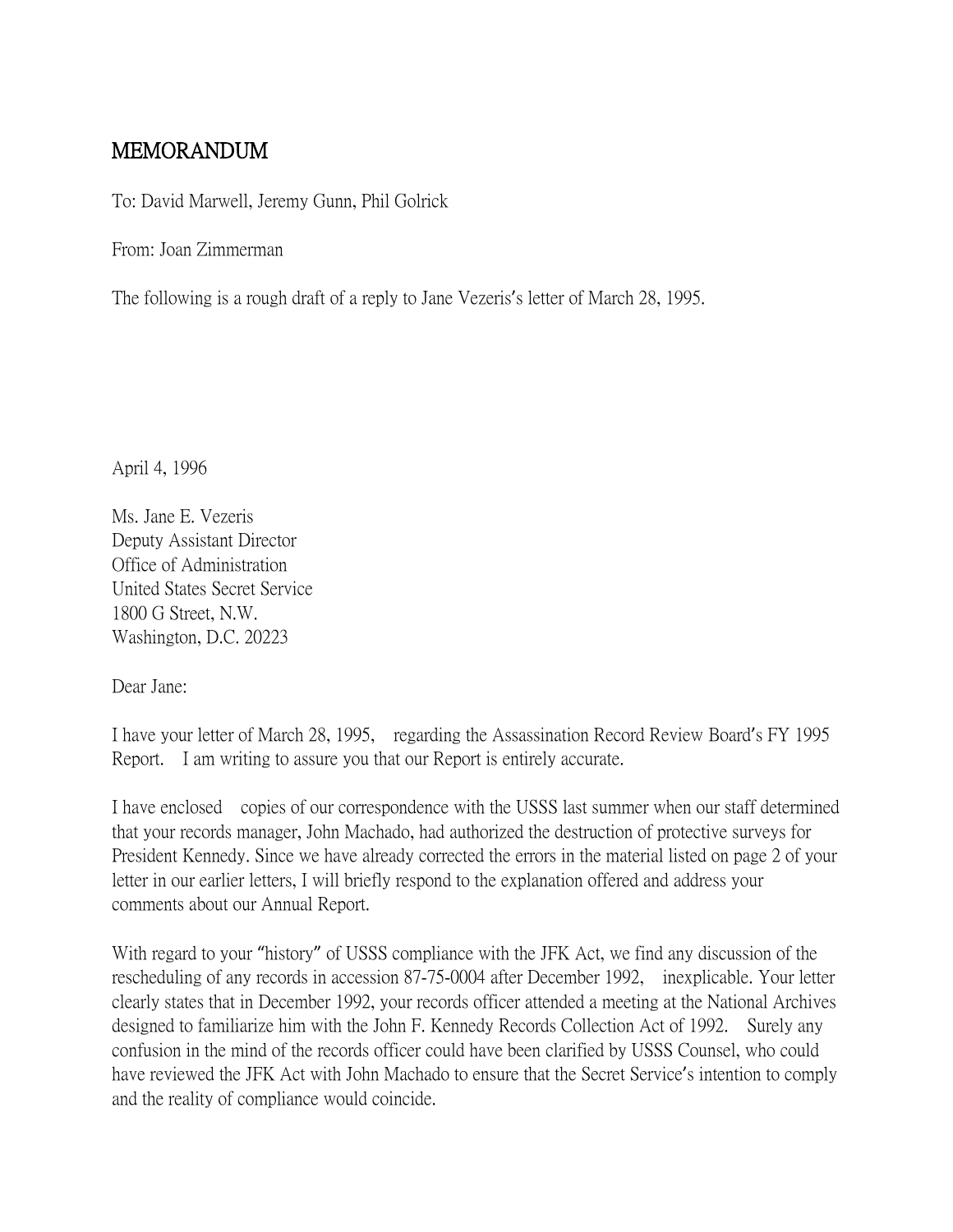The destruction of protective surveys from the 1961-1963 period marked a sharp break with their previous status. The protective surveys for President Kennedy were scheduled by the Archives as a "permanent retention" in 1974. The 135 forms clearly show USSS agreement with this designation. To have altered that status in July 1993, as indicated in your letter of July 31, 1995 (page 3), was entirely inconsistent with the *Congressional intent clearly expressed in the JFK Act*. Section ---states:---.In addition, the JFK Act as written in 1992, stated that any records reviewed or requested by the House Select Committee on Assassinations came under the definition of "assassination record." That the records officer, John Machado, needed to wait until ARRB staff explained the language of the statute raises questions about his comprehension of his duties.The ARRB's definition of "assassination record" did not alter what Congress stated on this point in 1992: John Machado's claim that he had to wait for a definition from the Board is misplaced.

His complicity in rescheduling these records required an active intervention and reveals that these records were singled out for destruction less than one year after the passage of the JFK Act. The culmination of that serious violation of the JFK Act could have been avoided anytime before the actual physical destruction of these records took place in January, 1995--only a few days before ARRB staff first asked to see them at the Federal Records Center. (We note that your letter [page 3] repeats an error in the date of destruction from the July 31, 1995 letter. We invite you to consult with the people at the Federal Records Center who actually destoyed the documents for the precise date of incineration.) Twice we requested a full accounting in writing for this destruction of records, and twice John Machado has refused to provide us with a list of names of Secret Service employees who participated in the rescheduling. We invite you to read our letters from last summer very closely and take this opportunity to establish a more comprehensive record by responding fully to the questions we asked. Offering unpersuasive justifications and blame does not serve anyone's interests, least of all yours. In short, your "history" fails to account for the full responsibility that lies with employees of the Secret Service who countenanced this destruction.

Your March 28 letter insists that the Secret Service has made aggressive efforts to comply with the JFK Act. Our experience does not confirm that assertion. If, for example, the records officer had undertaken a timely review of HSCA records that had been forwarded to the USSS by NARA in August, 1993, he would have discovered that the HSCA had specifically requested President Kennedy's protective surveys. Although ARRB staff received assurances that this review was underway as early as February, 1995 (18 months after the USSS received them), no HSCA records with proposed postponements were delivered to our offices for review before late October, 1995. Even then, the delivery of these records came only after ARRB staff specifically insisted on their prompt completion at a meeting in our office on August 15, 1995.

This pattern of stalling and uncooperativeness, then reluctant, limited (non)compliance marks the Secret Service's response to the JFK Act. To take more examples from your letter: Other agencies we have consulted report that the Secret Service has fallen behind in responding to their referrals; Mr.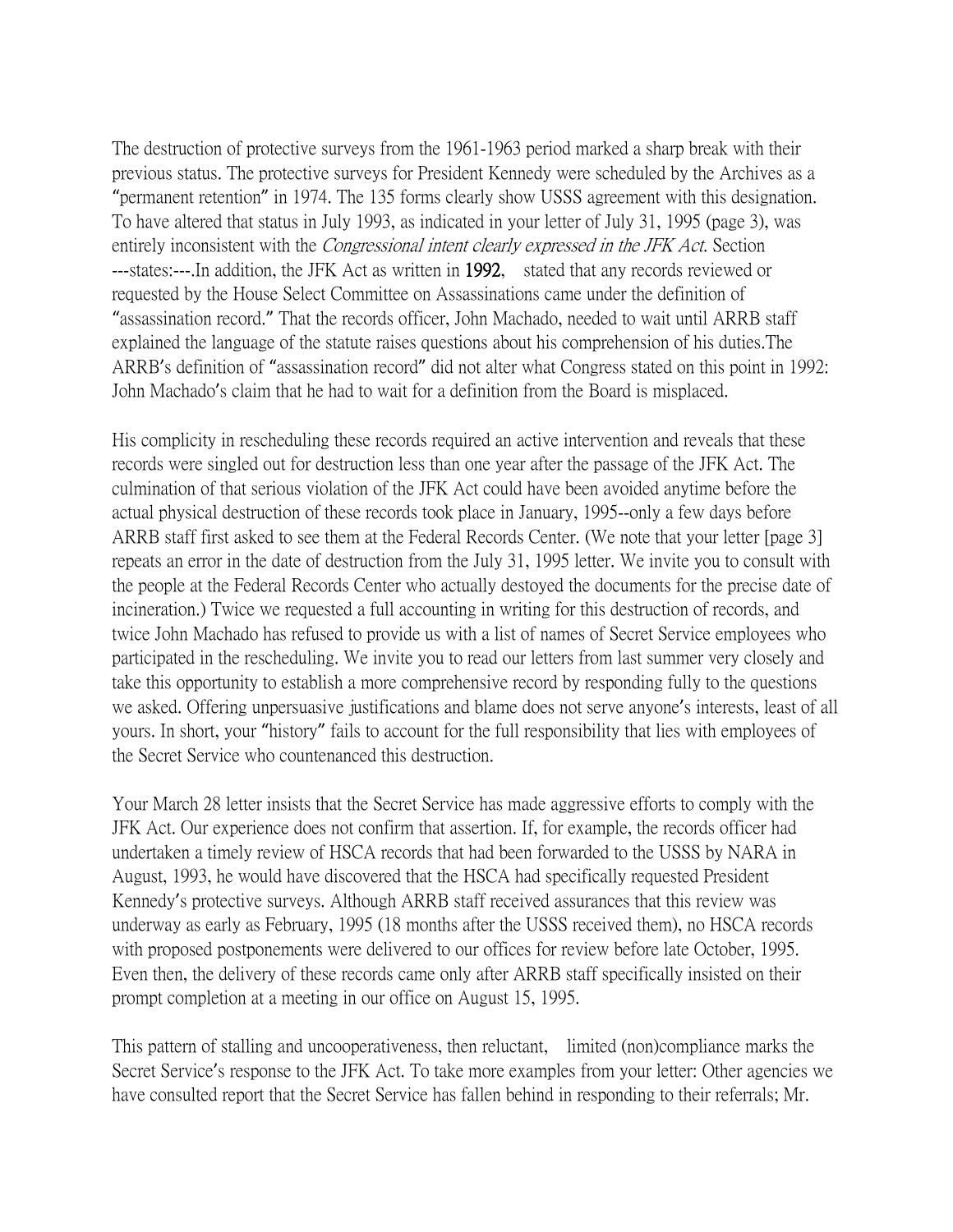Steven Tilley reports that John Machado has refused to come to College Park to review previously postponed Secret Service materials from the Warren Commission (unlike any other agency); after two visits to your off-site facility at Centre Pointe, Joan Zimmerman was no longer allowed access; John Machado has not offered any evidence that he has undertaken a search for assassination records at Centre Pointe without this assistance from ARRB staff. John Machado did not "arrange" an ARRB staff meeting with the Secret Service Archivist. We initiated that meeting and alerted John Machado, as a matter of courtesy, to our upcoming visit. John Machado subsequently complained that he was the contact person at the Secret Service and that we were using a "shotgun approach." After refusing any more visits from ARRB staff to the Archives, John Machado insisted that he would search the Archives for assassination records. Having received nothing from his search, which he allegedly undertook last July, we have begun to request specific materials. We note that his woefully inadequate performance complements your comment in July, 1995 (omitted in your March 28, 1996 summary), to wit:

NOTE: The Service transferred physical and legal custody of the U.S. Secret Service official case file to NARA in August 1979. This accounts for the paucity of any remaining, original material concerning the JFK Assassination currently in Service custody. (Our emphasis)

Our report, which you say "dismayed" you (see your second paragraph), simply restated the sentence in italics. The Secret Service does have relevant material. Your records officer should begin looking for it and sending it to the Archives or preparing it for Board review. Simply responding (belatedly) to our specific requests is a start, but it is not good enough. Congress intended that agencies themselves should undertake the search for assassination records. The Service still has work to do to comply with the JFK Act.

Because of the confusing and inaccurate statements in your letters of July 31, 1995, and March 28, 1996, it is a challenge for the reader to discover exactly what the Secret Service has voluntarily offered to the JFK Collection at the National Archives since 1992. In fact, the Secret Service has donated 159 shift reports from November, 1963. That is all. John Machado writes that he located these shift reports after his briefing at the Archives in December, 1992. Yet he did not bring them to the JFK Collection until September, 1995. Again, only after several calls from ARRB staff did Machado deliver the shift reports to the JFK Collection.

Finally, your taking offense to our summary of DEA activities in our FY 1995 Report is remarkable, and again misplaced. The reference to records destruction pertained to the DEA, not the Secret Service. We do find your reference to material on Andrews Air Force Base intriguing.

In order for the Secret Service to initiate a more efficient program to comply with the JFK Act and avoid errors in the future, we would suggest the following:

1. Complete your responses to our requests for material by conducting a thorough search in all